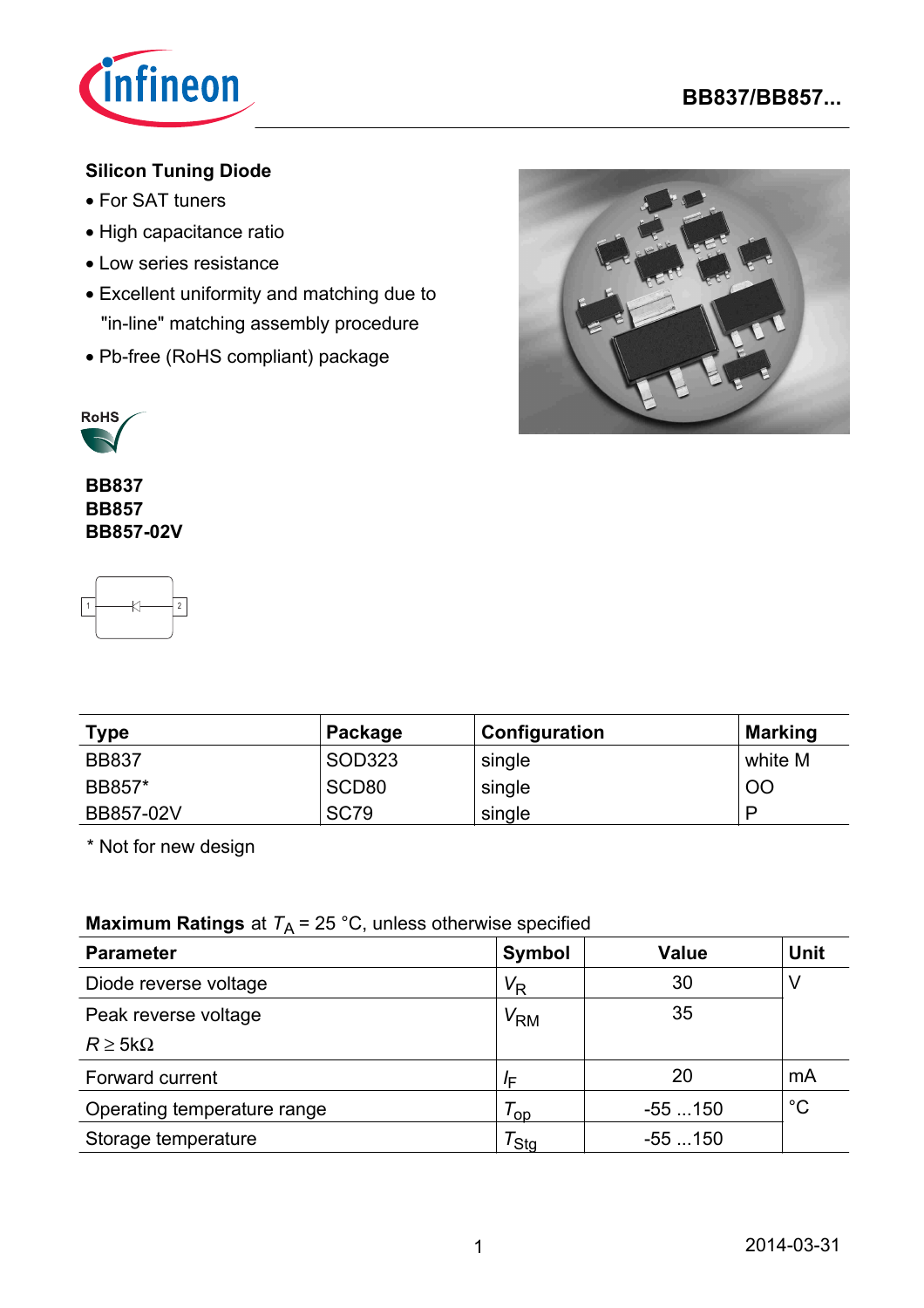

| <b>Parameter</b>                                | <b>Symbol</b>    | <b>Values</b> |      |      | <b>Unit</b> |
|-------------------------------------------------|------------------|---------------|------|------|-------------|
|                                                 |                  | min.          | typ. | max. |             |
| <b>DC Characteristics</b>                       |                  |               |      |      |             |
| Reverse current                                 | $\sqrt{R}$       |               |      |      | nA          |
| $V_{\rm R}$ = 30 V                              |                  |               |      | 10   |             |
| $V_R$ = 30 V, $T_A$ = 85 °C                     |                  |               |      | 200  |             |
| <b>AC Characteristics</b>                       |                  |               |      |      |             |
| Diode capacitance                               | $C_{\text{T}}$   |               |      |      | рF          |
| $V_{\rm R}$ = 1 V, f = 1 MHz                    |                  | 6             | 6.6  | 7.2  |             |
| $V_{\rm R}$ = 25 V, $f$ = 1 MHz                 |                  | 0.5           | 0.55 | 0.65 |             |
| $V_R$ = 28 V, $f$ = 1 MHz                       |                  | 0.45          | 0.52 |      |             |
| Capacitance ratio                               | $C_{T1}/C_{T25}$ | 10.2          | 12   |      |             |
| $V_R$ = 1 V, $V_R$ = 25 V, $f$ = 1 MHz          |                  |               |      |      |             |
| Capacitance ratio                               | $C_{T1}/C_{T28}$ | 9.7           | 12.7 |      |             |
| $V_R$ = 1 V, $V_R$ = 28 V, $f$ = 1 MHz          |                  |               |      |      |             |
| Capacitance matching <sup>1)</sup>              | $\Delta C_T/C_T$ |               |      | 5    | $\%$        |
| $V_R$ = 1V  28V, $f$ = 1 MHz, 7 diodes sequence |                  |               |      |      |             |
| Series resistance                               | $r_S$            |               | 1.5  |      | $\Omega$    |
| $V_{\rm R}$ = 5 V, f = 470 MHz                  |                  |               |      |      |             |

# **Electrical Characteristics** at  $T_A = 25 \degree C$ , unless otherwise specified

1For details please refer to Application Note 047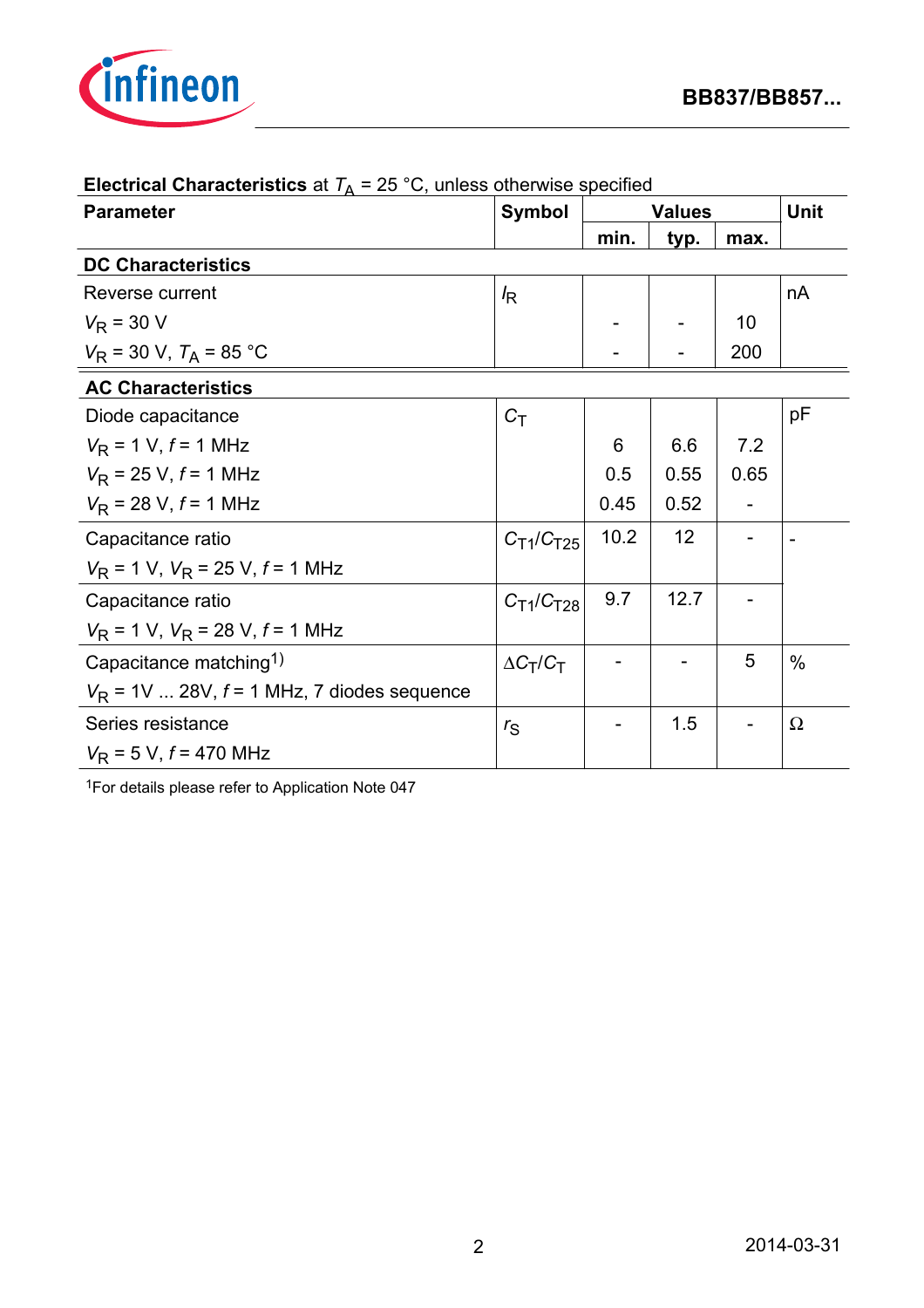



# **Diode capacitance**  $C_T = f(V_R)$

*f* = 1MHz



#### **Normalized diode capacitance**

*C*(TA)/*C*(25°C)= ƒ(*T*A); *f* = 1MHz



**Reverse current**  $I_R = f(T_A)$ 

 $V_R = 28V$ 



**Reverse current**  $I_R = f(V_R)$ *T*A = Parameter

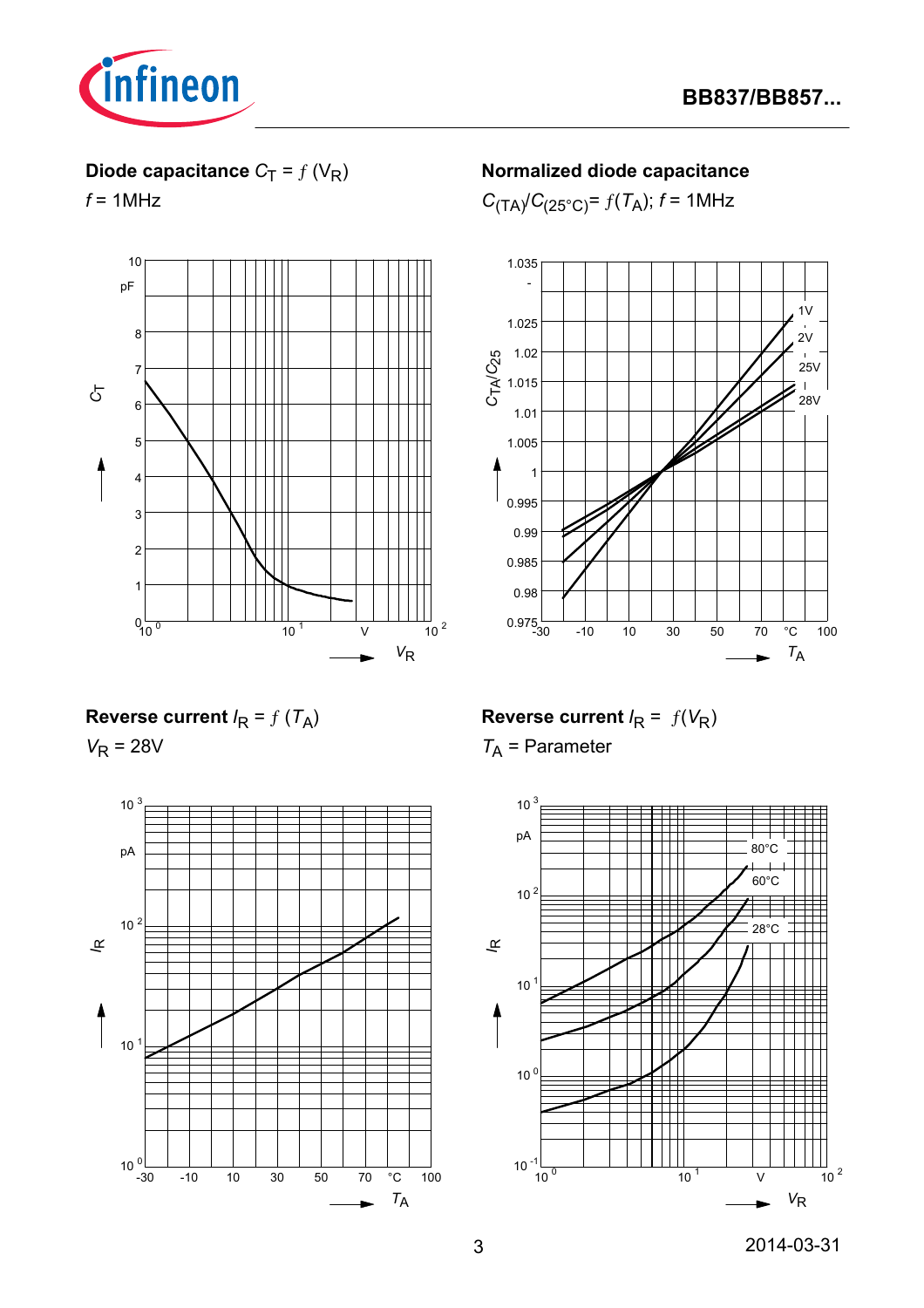

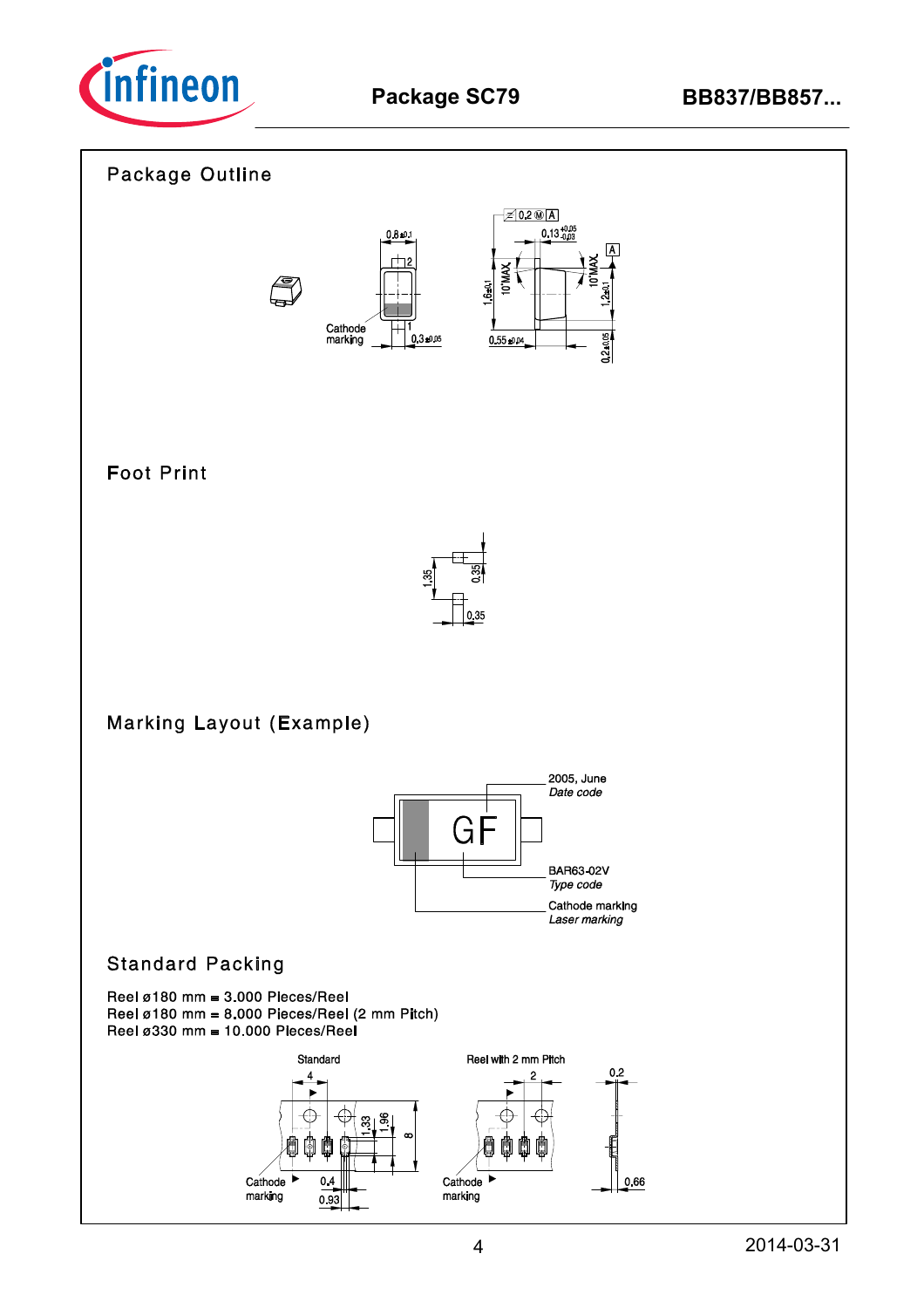

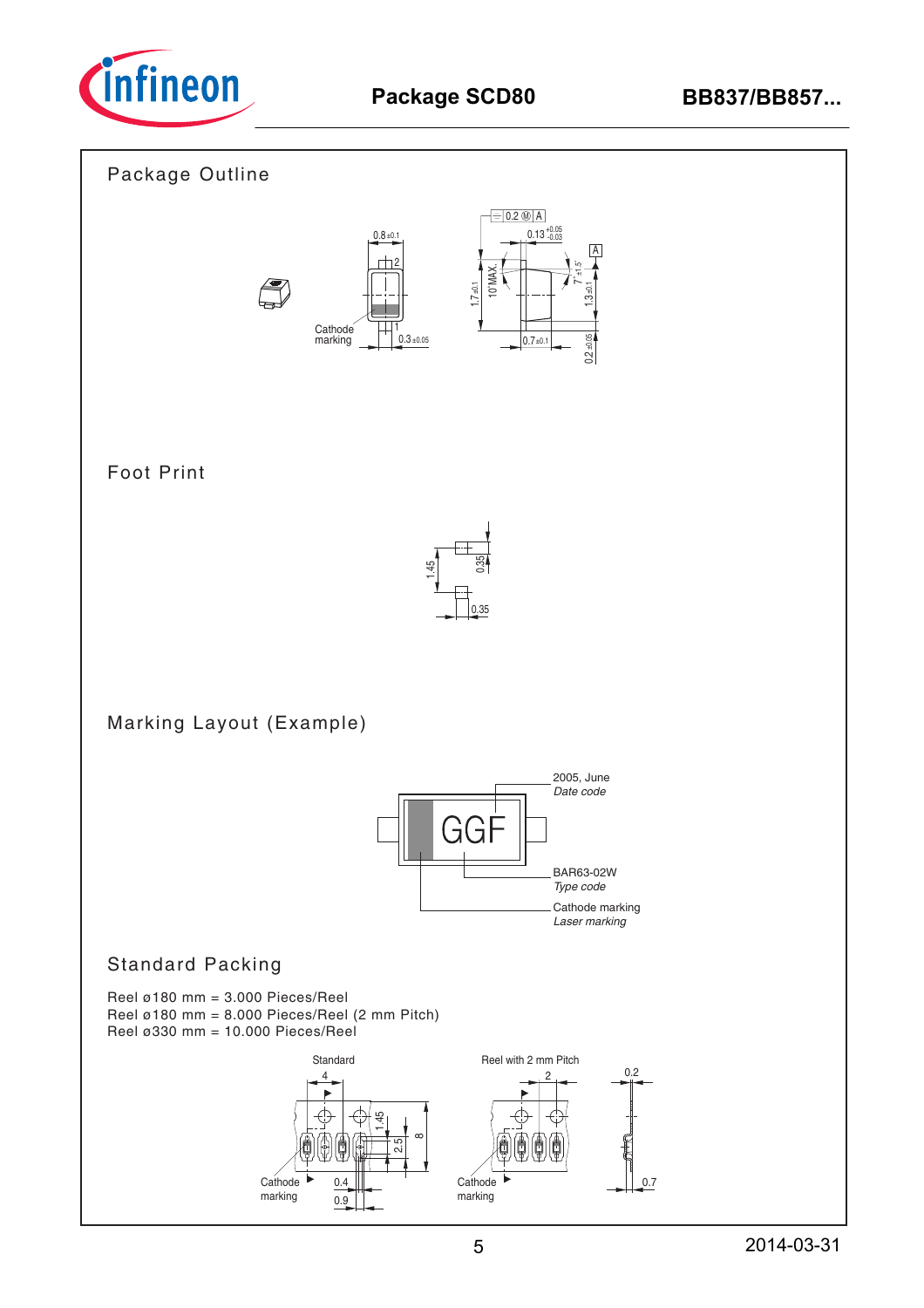

### Date Code marking for discrete packages with one digit (SCD80, SC79, SC751)) CES-Code

| Month | 2003 | 2004   | 2005 | 2006   | 2007 | 2008                      | 2009 | 2010           | 2011 | 2012 | 2013 | 2014         |
|-------|------|--------|------|--------|------|---------------------------|------|----------------|------|------|------|--------------|
| 01    | a    | p      | A    | P      | a    | p                         | A    | P              | a    | p    | Α    | P            |
| 02    | b    | q      | B    | Q      | b    | q                         | B    | Q              | b    | q    | B    | Q            |
| 03    | C    | r      | C    | R      | C    | r                         | C    | R              | C    | r    | С    | $\mathsf{R}$ |
| 04    | d    | s      | D    | S      | d    | s                         | D    | S              | d    | s    | D    | $\mathbb S$  |
| 05    | e    | t      | E    | T      | e    | t                         | E    | т              | e    | t    | Ε    | T            |
| 06    | f    | u      | F    | U      | f    | u                         | F    | U              | f    | u    | F    | U            |
| 07    | g    | $\vee$ | G    | $\vee$ | g    | V                         | G    | $\vee$         | g    | V    | G    | $\vee$       |
| 08    | h    | X      | H    | X      | h    | $\boldsymbol{\mathsf{x}}$ | Н    | X              | h    | X    | Н    | X            |
| 09    |      | У      | J    | Y      |      | У                         | J    | Y              |      | у    | J    | Y            |
| 10    | k    | Z      | K    | Ζ      | k    | z                         | K    | Ζ              | k    | Z    | K    | Ζ            |
| 11    |      | 2      | L    | 4      |      | 2                         | L    | $\overline{4}$ |      | 2    | L    | 4            |
| 12    | n    | 3      | N    | 5      | n    | 3                         | N    | 5              | n    | 3    | N    | 5            |

1) New Marking Layout for SC75, implemented at October 2005.

.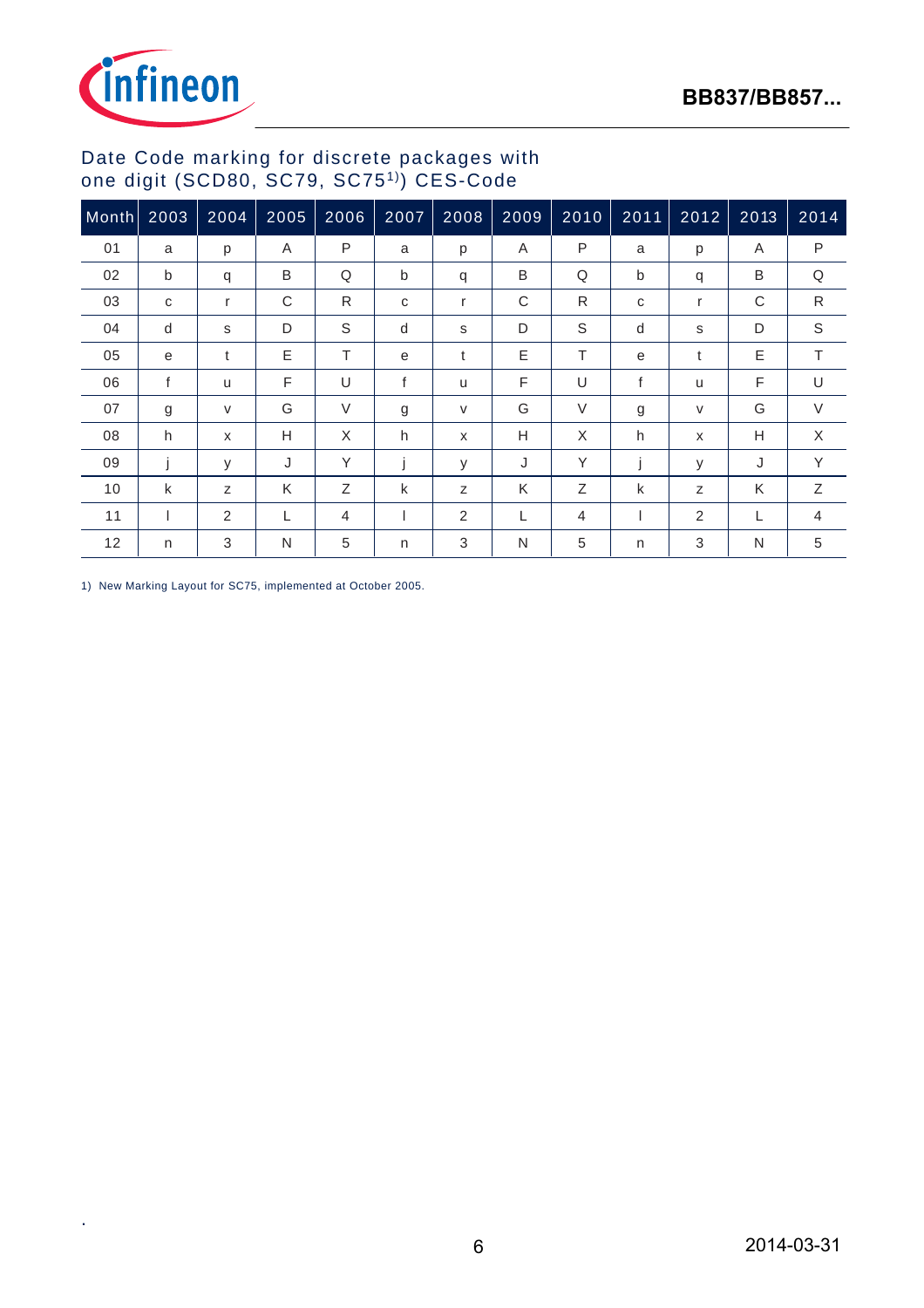